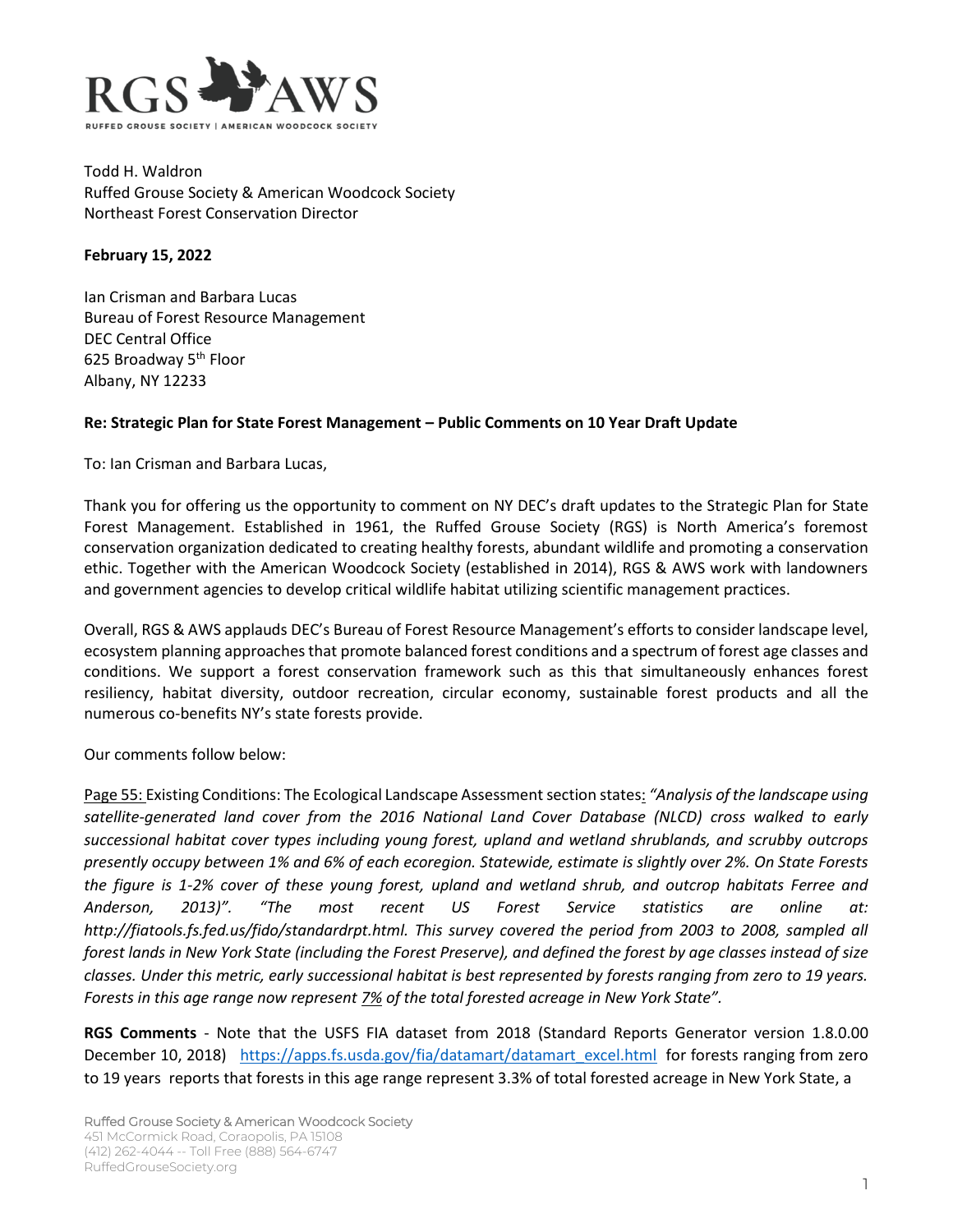

53% decline over the past decade from the 7% reported in the 2003-2008 dataset.

Page 264-265: Forest Management states *"The acreage harvested during that same period varied widely, the highest area was 8,805 acres harvested in FY 2016-2017, and the lowest area was 5,471 acres harvested in FY 2010-2011. The average number of acres harvested per year was 6,842. This average is approximately 2-3% of the total forested acreage on public and private lands that receives some form of harvest each year."*

**RGS Comments –** In terms of landscape level conditions and their impact on biodiversity and habitat, an average number of acres harvested per year of 6,842 acres over the 807,000-acre state forest system implies 0.8% annual forest treatments by acreage. If this trend continues over the long-term, we have concerns that the current estimated 1-2% early successional habitat cover will continue to decline as a percentage of total forest age class conditions, and that this will have detrimental impacts on biodiversity. This includes dozens of wildlife species listed in the State Wildlife Action Plan as Species of Greatest Conservation Need - Ruffed grouse, American woodcock, Golden-winged warblers and many more forest obligate species. Additionally, we think it would be helpful to report the number of acres harvested per year in relation to the allowable or planned acreage harvests across the system, rather than as a percentage of total forested acreage that receives some form of harvest each year which doesn't tie it to growth, or any forest sustainability benchmarks.

Page 265: Forest Management mentions "*The number of acres harvested in a given year is affected most by staffing levels and the occurrence of events that necessitate taking staff time away from the timber sale program. Current (as of early 2021), regional staffing levels show 44 Forester 1's, 3 Forestry Tech 3's, 14 Forestry Tech 1's (year-round seasonal staff), and 3 Contract Staffers. In addition, Central Office staff consist of 1 Forester 3, 1 Forester 2, 1 Environmental Program Specialist, and 1 Contract Staffer. The previously mentioned bump between FY 2015-2016 and FY 2017-2018 is a most likely a response to the short-lived Timber Sale Initiative program, which saw a temporary increase in forestry staff across the state".*

**RGS Comments –** RGS & AWS supports increased staffing level capacity that would help the timber sale program meet DEC's annual and long-term management plan objectives, whether that is through additional FTE's or by adding Contract Staffers. As a key national and New York state conservation partner, we are willing to discuss options for financial and organizational support to DEC to help make this happen.

Page 268: Forest Management notes "*Comparing harvest rates to the net growth rate of the forest provides a valuable yardstick to measure sustainability. However, it must be recognized that sustainable management relies more on promotion of biodiversity, high-quality habitat, and forest resiliency than a simplistic approach of cutting below the net growth rate. Therefore, on a year-over-year or unit-level basis, removals may need to temporarily exceed the growth rate to create the desired future conditions or to respond to natural disasters and invasive outbreaks."*

**RGS Comments –** We support DEC's approach here which considers the importance of biodiversity, high quality habitat and forest resiliency to the broader framework of sustainability, net growth, and allowable harvest levels. According to the DEC's website, New York's current State Wildlife Action Plan addresses no less than **537** "Species of Greatest Conservation Need (SGCN)" and the habitats they depend on for survival. Diminishing forest age class diversity and a decline in early successional habitat conditions are cited as key challenges to these species in need. Also, New York's 2015 Forest Action Plan Goal #2 (Keep New York Forests Healthy) specifically notes numerous